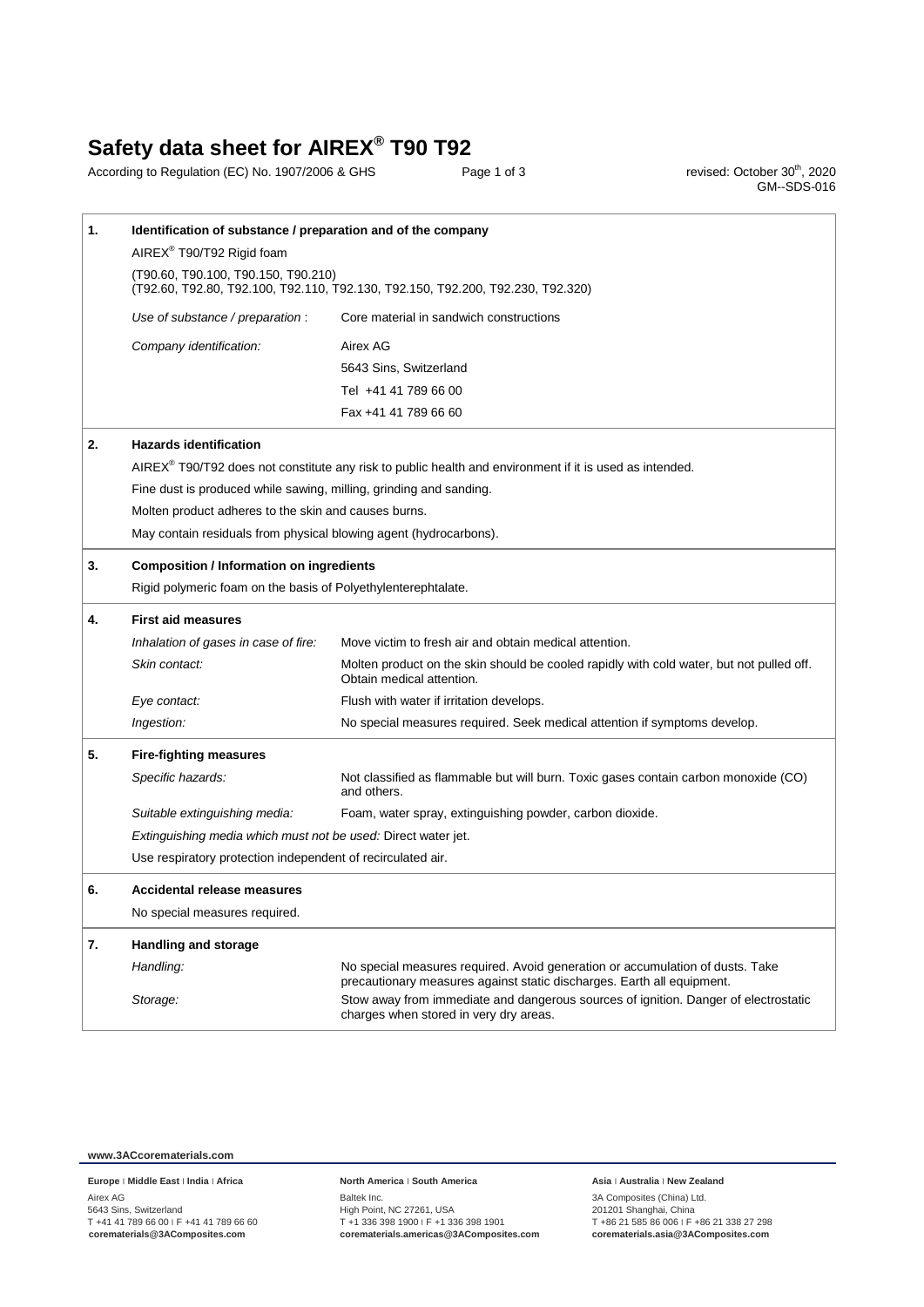## **Safety data sheet for AIREX® T90 T92**

According to Regulation (EC) No. 1907/2006 & GHS Page 2 of 3 **Page 2 of 3** revised: October 30<sup>th</sup>, 2020

revised: October 30<sup>th</sup>, 2020<br>GM--SDS-016

| Exposure limit values:<br>Not applicable.<br>Exposure controls:<br>equipment is recommended for sawing, milling, grinding and sanding. For<br>necessary, a respiratory protection is recommended.<br>9.<br><b>Physical and chemical properties</b><br>Physical state / form:<br>Polymer foam sheet with visible cell structure.<br>Colour.<br>White / green<br>250 °C<br>Melting temperature:<br>Decomposition temperature<br>> 340 °C<br>370 °C<br><b>DIN 51794</b><br>Flash ignition temperature<br>60 - 320 kg/m <sup>3</sup><br><b>ISO 845</b><br>Density:<br>Solubility:<br>Insoluble in:<br>Water, sea water, acids, alkalis, aliphatic hydrocarbons<br>Soluble in:<br>Aromatic hydrocarbons, ketones, chlorinated hydrocarbons<br>10.<br><b>Stability and reactivity</b><br>General information:<br>Stable under normal conditions<br>Conditions to avoid:<br>Not applicable<br>Materials to avoid:<br>Oxidising agents<br>Dangerous decomposition products: Carbon monoxide (CO), acetaldehyde, acidic gases<br>11.<br><b>Toxicological information</b><br>Toxicological tests:<br>Based on MSDS of base material producer<br>Experience with man:<br>Skin contact:<br>Does not contain any materials which are known to stimulate allergic reactions.<br>Grinding dust may cause irritation to people with sensitive skin.<br>Dust may cause irritation.<br>Eye contact:<br>Inhalation:<br>Dust may cause irritation of respiration tract.<br>Ingestion:<br>Low toxicity, $LD50 > 2000$ mg/kg<br>12.<br><b>Ecological information</b><br>Not determined<br>Ecotoxicity:<br>Mobility:<br>Not soluble in water, therefore effects on groundwater are unlikely<br>Persistence and degradability:<br>Biologically not degradable<br>13.<br><b>Disposal considerations</b><br>Waste and residues can be incinerated in a plant equipped with flue gas washing, together with domestic waste.<br>14.<br><b>Transport information</b><br>Railroad<br><b>RID</b><br>No restriction.<br><b>ADR</b><br>No restriction.<br>Road<br>Sea<br><b>IMDG Code</b><br>No restriction. | 8. | Exposure control / personal protection                                                                                          |  |                                                                                                                                                                                |  |
|-----------------------------------------------------------------------------------------------------------------------------------------------------------------------------------------------------------------------------------------------------------------------------------------------------------------------------------------------------------------------------------------------------------------------------------------------------------------------------------------------------------------------------------------------------------------------------------------------------------------------------------------------------------------------------------------------------------------------------------------------------------------------------------------------------------------------------------------------------------------------------------------------------------------------------------------------------------------------------------------------------------------------------------------------------------------------------------------------------------------------------------------------------------------------------------------------------------------------------------------------------------------------------------------------------------------------------------------------------------------------------------------------------------------------------------------------------------------------------------------------------------------------------------------------------------------------------------------------------------------------------------------------------------------------------------------------------------------------------------------------------------------------------------------------------------------------------------------------------------------------------------------------------------------------------------------------------------------------------------------------------------------------------------------------------------------------------|----|---------------------------------------------------------------------------------------------------------------------------------|--|--------------------------------------------------------------------------------------------------------------------------------------------------------------------------------|--|
|                                                                                                                                                                                                                                                                                                                                                                                                                                                                                                                                                                                                                                                                                                                                                                                                                                                                                                                                                                                                                                                                                                                                                                                                                                                                                                                                                                                                                                                                                                                                                                                                                                                                                                                                                                                                                                                                                                                                                                                                                                                                             |    |                                                                                                                                 |  |                                                                                                                                                                                |  |
|                                                                                                                                                                                                                                                                                                                                                                                                                                                                                                                                                                                                                                                                                                                                                                                                                                                                                                                                                                                                                                                                                                                                                                                                                                                                                                                                                                                                                                                                                                                                                                                                                                                                                                                                                                                                                                                                                                                                                                                                                                                                             |    |                                                                                                                                 |  | The use of gloves, protective goggles and dust masks and also the use of dust extraction<br>thermoforming, the workplace should be continuously supplied with fresh air. Where |  |
|                                                                                                                                                                                                                                                                                                                                                                                                                                                                                                                                                                                                                                                                                                                                                                                                                                                                                                                                                                                                                                                                                                                                                                                                                                                                                                                                                                                                                                                                                                                                                                                                                                                                                                                                                                                                                                                                                                                                                                                                                                                                             |    |                                                                                                                                 |  |                                                                                                                                                                                |  |
|                                                                                                                                                                                                                                                                                                                                                                                                                                                                                                                                                                                                                                                                                                                                                                                                                                                                                                                                                                                                                                                                                                                                                                                                                                                                                                                                                                                                                                                                                                                                                                                                                                                                                                                                                                                                                                                                                                                                                                                                                                                                             |    |                                                                                                                                 |  |                                                                                                                                                                                |  |
|                                                                                                                                                                                                                                                                                                                                                                                                                                                                                                                                                                                                                                                                                                                                                                                                                                                                                                                                                                                                                                                                                                                                                                                                                                                                                                                                                                                                                                                                                                                                                                                                                                                                                                                                                                                                                                                                                                                                                                                                                                                                             |    |                                                                                                                                 |  |                                                                                                                                                                                |  |
|                                                                                                                                                                                                                                                                                                                                                                                                                                                                                                                                                                                                                                                                                                                                                                                                                                                                                                                                                                                                                                                                                                                                                                                                                                                                                                                                                                                                                                                                                                                                                                                                                                                                                                                                                                                                                                                                                                                                                                                                                                                                             |    |                                                                                                                                 |  |                                                                                                                                                                                |  |
|                                                                                                                                                                                                                                                                                                                                                                                                                                                                                                                                                                                                                                                                                                                                                                                                                                                                                                                                                                                                                                                                                                                                                                                                                                                                                                                                                                                                                                                                                                                                                                                                                                                                                                                                                                                                                                                                                                                                                                                                                                                                             |    |                                                                                                                                 |  |                                                                                                                                                                                |  |
|                                                                                                                                                                                                                                                                                                                                                                                                                                                                                                                                                                                                                                                                                                                                                                                                                                                                                                                                                                                                                                                                                                                                                                                                                                                                                                                                                                                                                                                                                                                                                                                                                                                                                                                                                                                                                                                                                                                                                                                                                                                                             |    |                                                                                                                                 |  |                                                                                                                                                                                |  |
|                                                                                                                                                                                                                                                                                                                                                                                                                                                                                                                                                                                                                                                                                                                                                                                                                                                                                                                                                                                                                                                                                                                                                                                                                                                                                                                                                                                                                                                                                                                                                                                                                                                                                                                                                                                                                                                                                                                                                                                                                                                                             |    |                                                                                                                                 |  |                                                                                                                                                                                |  |
|                                                                                                                                                                                                                                                                                                                                                                                                                                                                                                                                                                                                                                                                                                                                                                                                                                                                                                                                                                                                                                                                                                                                                                                                                                                                                                                                                                                                                                                                                                                                                                                                                                                                                                                                                                                                                                                                                                                                                                                                                                                                             |    |                                                                                                                                 |  |                                                                                                                                                                                |  |
|                                                                                                                                                                                                                                                                                                                                                                                                                                                                                                                                                                                                                                                                                                                                                                                                                                                                                                                                                                                                                                                                                                                                                                                                                                                                                                                                                                                                                                                                                                                                                                                                                                                                                                                                                                                                                                                                                                                                                                                                                                                                             |    |                                                                                                                                 |  |                                                                                                                                                                                |  |
|                                                                                                                                                                                                                                                                                                                                                                                                                                                                                                                                                                                                                                                                                                                                                                                                                                                                                                                                                                                                                                                                                                                                                                                                                                                                                                                                                                                                                                                                                                                                                                                                                                                                                                                                                                                                                                                                                                                                                                                                                                                                             |    |                                                                                                                                 |  |                                                                                                                                                                                |  |
|                                                                                                                                                                                                                                                                                                                                                                                                                                                                                                                                                                                                                                                                                                                                                                                                                                                                                                                                                                                                                                                                                                                                                                                                                                                                                                                                                                                                                                                                                                                                                                                                                                                                                                                                                                                                                                                                                                                                                                                                                                                                             |    |                                                                                                                                 |  |                                                                                                                                                                                |  |
|                                                                                                                                                                                                                                                                                                                                                                                                                                                                                                                                                                                                                                                                                                                                                                                                                                                                                                                                                                                                                                                                                                                                                                                                                                                                                                                                                                                                                                                                                                                                                                                                                                                                                                                                                                                                                                                                                                                                                                                                                                                                             |    |                                                                                                                                 |  |                                                                                                                                                                                |  |
|                                                                                                                                                                                                                                                                                                                                                                                                                                                                                                                                                                                                                                                                                                                                                                                                                                                                                                                                                                                                                                                                                                                                                                                                                                                                                                                                                                                                                                                                                                                                                                                                                                                                                                                                                                                                                                                                                                                                                                                                                                                                             |    |                                                                                                                                 |  |                                                                                                                                                                                |  |
|                                                                                                                                                                                                                                                                                                                                                                                                                                                                                                                                                                                                                                                                                                                                                                                                                                                                                                                                                                                                                                                                                                                                                                                                                                                                                                                                                                                                                                                                                                                                                                                                                                                                                                                                                                                                                                                                                                                                                                                                                                                                             |    |                                                                                                                                 |  |                                                                                                                                                                                |  |
|                                                                                                                                                                                                                                                                                                                                                                                                                                                                                                                                                                                                                                                                                                                                                                                                                                                                                                                                                                                                                                                                                                                                                                                                                                                                                                                                                                                                                                                                                                                                                                                                                                                                                                                                                                                                                                                                                                                                                                                                                                                                             |    |                                                                                                                                 |  |                                                                                                                                                                                |  |
|                                                                                                                                                                                                                                                                                                                                                                                                                                                                                                                                                                                                                                                                                                                                                                                                                                                                                                                                                                                                                                                                                                                                                                                                                                                                                                                                                                                                                                                                                                                                                                                                                                                                                                                                                                                                                                                                                                                                                                                                                                                                             |    |                                                                                                                                 |  |                                                                                                                                                                                |  |
|                                                                                                                                                                                                                                                                                                                                                                                                                                                                                                                                                                                                                                                                                                                                                                                                                                                                                                                                                                                                                                                                                                                                                                                                                                                                                                                                                                                                                                                                                                                                                                                                                                                                                                                                                                                                                                                                                                                                                                                                                                                                             |    |                                                                                                                                 |  |                                                                                                                                                                                |  |
|                                                                                                                                                                                                                                                                                                                                                                                                                                                                                                                                                                                                                                                                                                                                                                                                                                                                                                                                                                                                                                                                                                                                                                                                                                                                                                                                                                                                                                                                                                                                                                                                                                                                                                                                                                                                                                                                                                                                                                                                                                                                             |    |                                                                                                                                 |  |                                                                                                                                                                                |  |
|                                                                                                                                                                                                                                                                                                                                                                                                                                                                                                                                                                                                                                                                                                                                                                                                                                                                                                                                                                                                                                                                                                                                                                                                                                                                                                                                                                                                                                                                                                                                                                                                                                                                                                                                                                                                                                                                                                                                                                                                                                                                             |    |                                                                                                                                 |  |                                                                                                                                                                                |  |
|                                                                                                                                                                                                                                                                                                                                                                                                                                                                                                                                                                                                                                                                                                                                                                                                                                                                                                                                                                                                                                                                                                                                                                                                                                                                                                                                                                                                                                                                                                                                                                                                                                                                                                                                                                                                                                                                                                                                                                                                                                                                             |    |                                                                                                                                 |  |                                                                                                                                                                                |  |
|                                                                                                                                                                                                                                                                                                                                                                                                                                                                                                                                                                                                                                                                                                                                                                                                                                                                                                                                                                                                                                                                                                                                                                                                                                                                                                                                                                                                                                                                                                                                                                                                                                                                                                                                                                                                                                                                                                                                                                                                                                                                             |    |                                                                                                                                 |  |                                                                                                                                                                                |  |
|                                                                                                                                                                                                                                                                                                                                                                                                                                                                                                                                                                                                                                                                                                                                                                                                                                                                                                                                                                                                                                                                                                                                                                                                                                                                                                                                                                                                                                                                                                                                                                                                                                                                                                                                                                                                                                                                                                                                                                                                                                                                             |    |                                                                                                                                 |  |                                                                                                                                                                                |  |
|                                                                                                                                                                                                                                                                                                                                                                                                                                                                                                                                                                                                                                                                                                                                                                                                                                                                                                                                                                                                                                                                                                                                                                                                                                                                                                                                                                                                                                                                                                                                                                                                                                                                                                                                                                                                                                                                                                                                                                                                                                                                             |    |                                                                                                                                 |  |                                                                                                                                                                                |  |
|                                                                                                                                                                                                                                                                                                                                                                                                                                                                                                                                                                                                                                                                                                                                                                                                                                                                                                                                                                                                                                                                                                                                                                                                                                                                                                                                                                                                                                                                                                                                                                                                                                                                                                                                                                                                                                                                                                                                                                                                                                                                             |    |                                                                                                                                 |  |                                                                                                                                                                                |  |
|                                                                                                                                                                                                                                                                                                                                                                                                                                                                                                                                                                                                                                                                                                                                                                                                                                                                                                                                                                                                                                                                                                                                                                                                                                                                                                                                                                                                                                                                                                                                                                                                                                                                                                                                                                                                                                                                                                                                                                                                                                                                             |    |                                                                                                                                 |  |                                                                                                                                                                                |  |
|                                                                                                                                                                                                                                                                                                                                                                                                                                                                                                                                                                                                                                                                                                                                                                                                                                                                                                                                                                                                                                                                                                                                                                                                                                                                                                                                                                                                                                                                                                                                                                                                                                                                                                                                                                                                                                                                                                                                                                                                                                                                             |    |                                                                                                                                 |  |                                                                                                                                                                                |  |
|                                                                                                                                                                                                                                                                                                                                                                                                                                                                                                                                                                                                                                                                                                                                                                                                                                                                                                                                                                                                                                                                                                                                                                                                                                                                                                                                                                                                                                                                                                                                                                                                                                                                                                                                                                                                                                                                                                                                                                                                                                                                             |    | Subject to legislation by local authorities, the product can be disposed of together with domestic refuse and industrial waste. |  |                                                                                                                                                                                |  |
|                                                                                                                                                                                                                                                                                                                                                                                                                                                                                                                                                                                                                                                                                                                                                                                                                                                                                                                                                                                                                                                                                                                                                                                                                                                                                                                                                                                                                                                                                                                                                                                                                                                                                                                                                                                                                                                                                                                                                                                                                                                                             |    |                                                                                                                                 |  |                                                                                                                                                                                |  |
|                                                                                                                                                                                                                                                                                                                                                                                                                                                                                                                                                                                                                                                                                                                                                                                                                                                                                                                                                                                                                                                                                                                                                                                                                                                                                                                                                                                                                                                                                                                                                                                                                                                                                                                                                                                                                                                                                                                                                                                                                                                                             |    |                                                                                                                                 |  |                                                                                                                                                                                |  |
|                                                                                                                                                                                                                                                                                                                                                                                                                                                                                                                                                                                                                                                                                                                                                                                                                                                                                                                                                                                                                                                                                                                                                                                                                                                                                                                                                                                                                                                                                                                                                                                                                                                                                                                                                                                                                                                                                                                                                                                                                                                                             |    |                                                                                                                                 |  |                                                                                                                                                                                |  |
|                                                                                                                                                                                                                                                                                                                                                                                                                                                                                                                                                                                                                                                                                                                                                                                                                                                                                                                                                                                                                                                                                                                                                                                                                                                                                                                                                                                                                                                                                                                                                                                                                                                                                                                                                                                                                                                                                                                                                                                                                                                                             |    |                                                                                                                                 |  |                                                                                                                                                                                |  |
| Air<br>ICAO-TI/IATA-DGR<br>No restriction.                                                                                                                                                                                                                                                                                                                                                                                                                                                                                                                                                                                                                                                                                                                                                                                                                                                                                                                                                                                                                                                                                                                                                                                                                                                                                                                                                                                                                                                                                                                                                                                                                                                                                                                                                                                                                                                                                                                                                                                                                                  |    |                                                                                                                                 |  |                                                                                                                                                                                |  |
| UN-Classification<br>Not required.                                                                                                                                                                                                                                                                                                                                                                                                                                                                                                                                                                                                                                                                                                                                                                                                                                                                                                                                                                                                                                                                                                                                                                                                                                                                                                                                                                                                                                                                                                                                                                                                                                                                                                                                                                                                                                                                                                                                                                                                                                          |    |                                                                                                                                 |  |                                                                                                                                                                                |  |